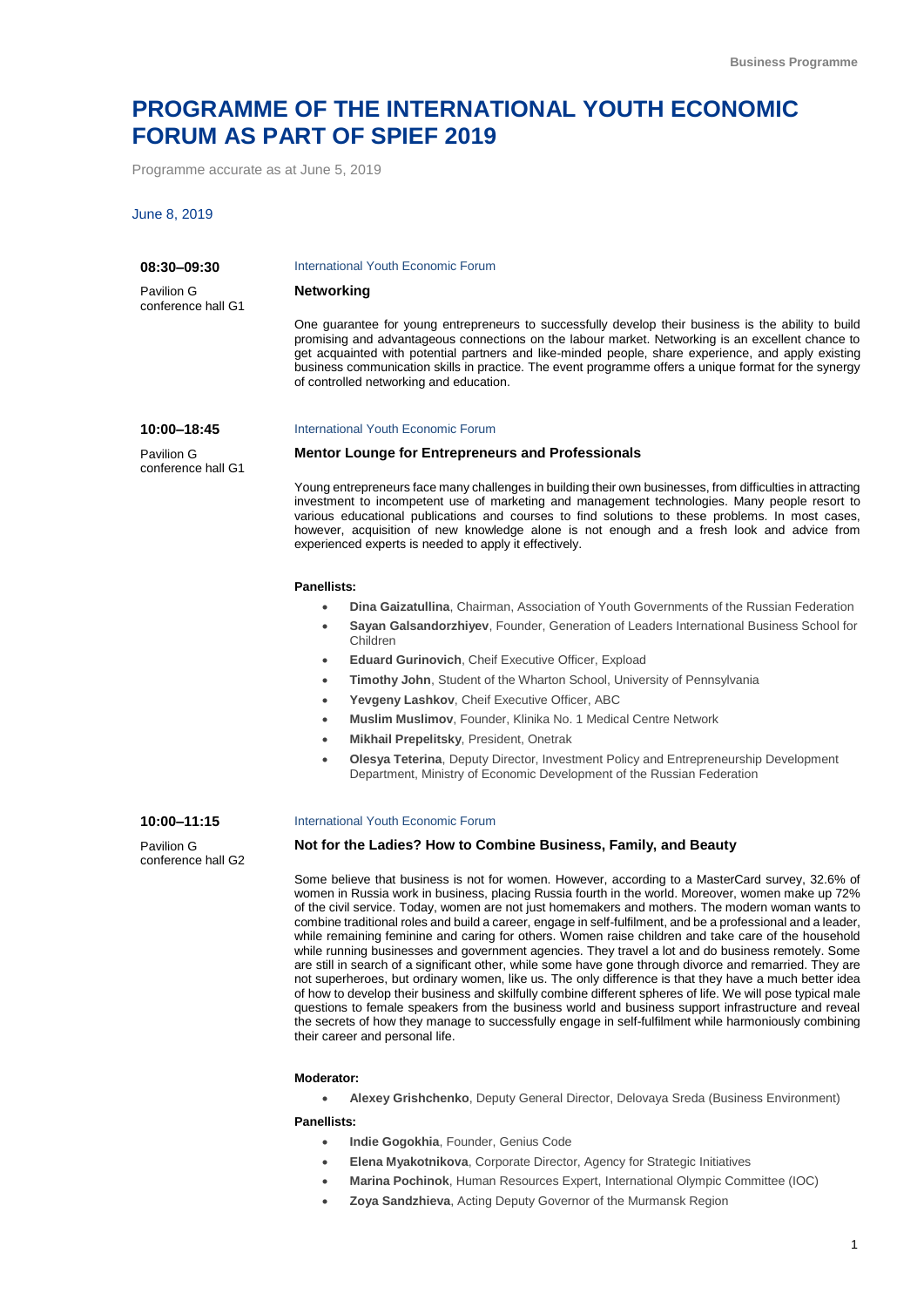**Olesya Teterina**, Deputy Director, Investment Policy and Entrepreneurship Development Department, Ministry of Economic Development of the Russian Federation

## **Front row participants:**

- **Elena Bocherova**, Executive Director, Acronis-Infoprotect
- **Anna Komarova**, Director, Investment Development Office, Ministry of Economic Development of the Chelyabinsk Region
- **Elena Krasnova**, Co-Owner, Tkanoff Group

#### **10:00–11:15** International Youth Economic Forum

Pavilion G conference hall G3

## **Creation of Regional Ecosystems for the Formation of National Technological Leaders**

The technology gap is often declared to be the main enemy of the Russian economy. Bridging technology gap requires addressing a number of issues simultaneously including technological renewal, digital transformation and penetration of new markets, export of products and technologies. These problems cannot be resolved without implementing fundamentally new, comprehensive educational and human capital policies for the next generation of engineers, inventors and technological entrepreneurs, who are the future leaders of technological development of Russia. Simultaneous to new policies businesses and the government should take a proactive stance towards talented young people. What should be done to support the next generation of scientific and technological leaders capable of providing technological breakthroughs in Russia? How can the war for talent be won as it relates to knowledgeable engineers and designers? How can effective conditions be created to apply public sector investment in talent for major technology corporations and industry? What mechanisms of efficient interaction between business and government are available to attracting young generation to high-tech sectors of the economy? Are there any legal barriers to implementing federal and regional innovation projects in the field of human resources policy? How could conditions conducive to effective implementation of new ideas, inventions and projects in Russia be created?

#### **Moderator:**

 **Dmitry Zemtsov**, Head of the National Technology Initiative Working Group for the Development of Supplementary and Non-Formal Education, Kruzhok Movement

## **Panellists:**

- **Sergey Gil**, Author, Project Ideologist, Career in Russia National Championship of Professions and Entrepreneurial Ideas
- **Vladimir Knyaginin**, Vice Governor of St. Petersburg
- **Denis Kravchenko**, Deputy Chairman, Committee on Economic Policy, Industry, Innovative Development and Entrepreneurship, State Duma of the Federal Assembly of the Russian Federation
- **Andrey Nikitin**, Governor of Novgorod Region
- **Andrey Platonov**, Deputy Director, Federal Agency for Youth Affairs (Rosmolodezh)
- **Dmitry Yalov**, Deputy Chairman of the Leningrad Region Government, Chairman of the Committee on Economic Development and Investment Activity

## **Front row participants:**

- **Elena Aksenova**, Scientific Director of Educational Projects, Foundation for Support of Social Innovations Volnoe Delo
- **Alexander Kononov**, Deputy Director for Research, Institute of the Earth's Crust of the Siberian Branch of the Russian Academy of Sciences
- **Kamil Magomedov**, Project Manager, Luminary

## **10:00–11:15**

Pavilion G conference hall G4

## International Youth Economic Forum

## **Awards Ceremony of the 6th 'Creating the Future' National Contest for Best Employer Practices in the Socio-humanitarian Sphere**

Practically any business, whether it operates globally, nationally, or locally, has long since stopped arguing in favor of narrow, exclusively corporate interests. In the modern world, especially in the case of large corporations, the majority of companies aren't just developing their business, they are aiming wider – focusing on their sector, their market, the regions where they operate – and fostering a charitable environment that aligns with the principles of a culture of cooperation. What tools do companies use for this kind of development? What kind of issues do they focus on, what is the scale of their work, and who are their target audiences?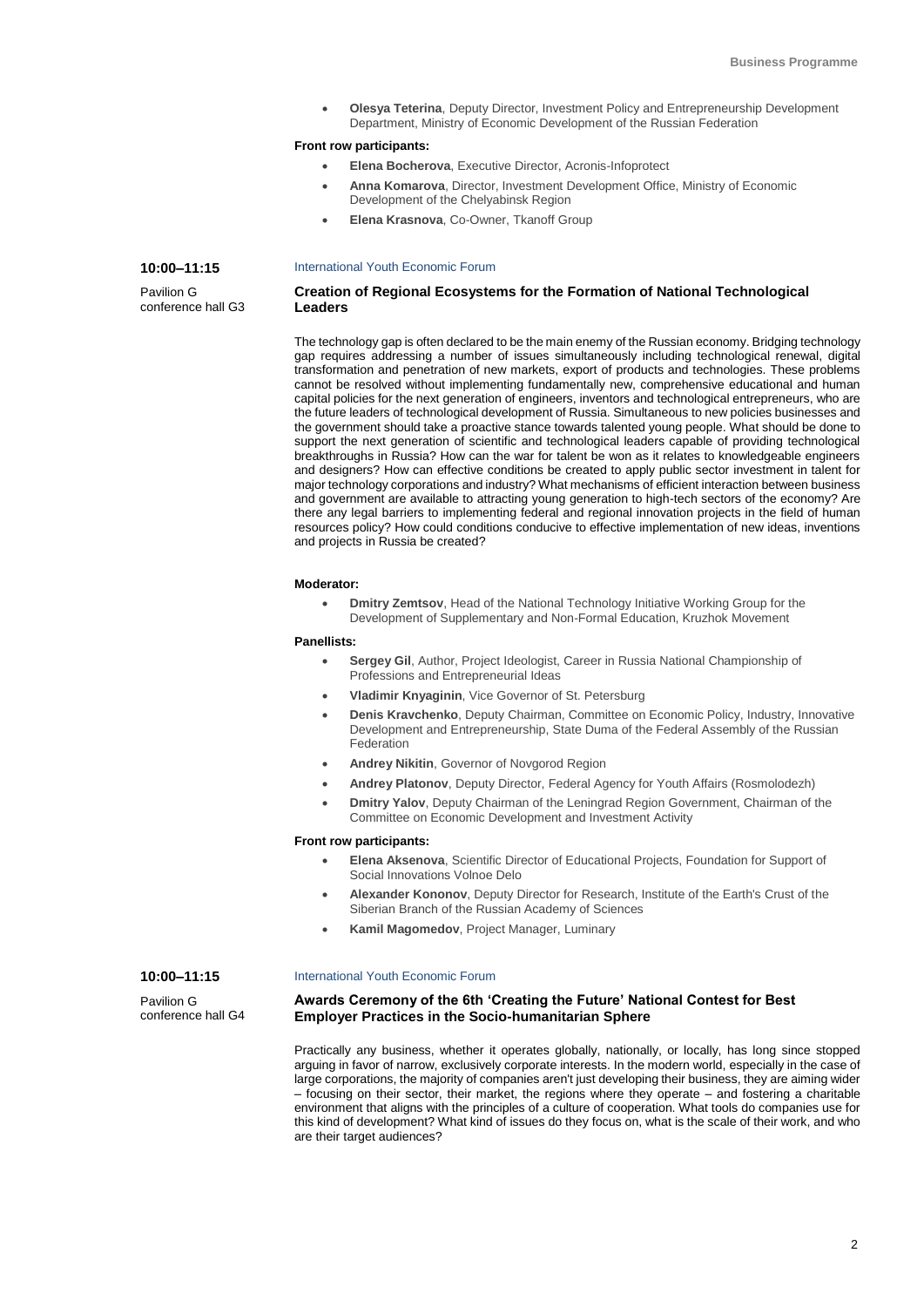## **10:00–10:45**

**10:00–11:15** Pavilion G conference hall G6

Pavilion G conference hall G5

#### International Youth Economic Forum

Youth Lecture Hall **Energy for Success**

How can you fully unlock your potential? How can sport help change your worldview and outlook on business processes? How should mind, body, and professional skills be attuned to achieve ambitious goals? Some forms of business require a certain combativeness, while others require steadfastness. In other areas, speed may be more important, or indeed, survivability. Sport can help people develop and demonstrate these qualities, and prepare them to face potential challenges in the future. A sporting competition is a community of people, and today you can find your next employee, or partner, on the race track. Sports not only help cultivate life skills, they can also provide an indication of the aptitude of current and future colleagues. Sport brings people together, and is fast becoming a new networking tool in business.

## **Panellist:**

**Oleg Teplov**, Chief Executive Officer, VEB Innovation

#### International Youth Economic Forum

## **Eurasia's Digitalization: A Look Into the Future**

The existing legal and intergovernmental framework relating to the economic activity in the Eurasian space has laid the foundations for broad public involvement in the common digital space. Identifying and removing barriers to digital cooperation is the key objective to reach on the basis of established trust relations within the Eurasian Integration Space. What should be Eurasia's digital cooperation in the future? What are the challenges facing Russia and other EEU members in the digitalization of international trade? How can foreign investment be attracted in the digital economy age?

## **Panellists:**

- **Dmitry Donov**, Managing Partner, Albrecht & Vitte
- **Alexey Gorodishenin**, Chairman of the Board of Directors, Sino-Russian Investment Fund
- **Sergey Khristiani**, Head, BlockChallenge Russia Project
- **Ivan Kulshitskiy**, Director for Business Development, Center for International Programmes of the Russian Union of Youth
- **Vitaly Mankevich**, President, Russian-Asian Union of Industrialists and Entrepreneurs
- **Kirill Radchenko**, President, International Center for Entrepreneurship

## **10:00–11:15**

Pavilion G conference hall G8

## International Youth Economic Forum

## **Start-Ups as Catalysts of Transformation in Education**

The existing education systems lag far behind the needs of both society and the market. New, more flexible providers of education services are on the rise to fill the gap. Meanwhile, there are innovations taking place within the formal education systems that aim to meet the challenges of the times and improving practices. Specialists involved in the development of education are split over the threedimensions of education – education as a service, a common good, and a government policy. Another group of actors in this system is becoming increasingly active – state support institutions, funds, education "greenhouses", and accelerators. How can the education ecosystem evolve and what is the contribution of various actors (teachers, managers, and businessmen)? How can we ensure the integration of new practices into existing educational structures? What support is needed by the startups and what kind of projects are investors looking for? Who can serve as an angel investor for education start-ups? Who are the mentors, evangelists, and ambassadors?

## **Moderator:**

 **Diana Koroleva**, Director, Centre for the Study of Educational Innovations, Institute of Education, National Research University Higher School of Economics

- **Andrey Bayadzhan**, Head, D Notation
- **Isak Froumin**, Academic Supervisor, Institute of Education, National Research University Higher School of Economics
- **Andrey Lobanov**, General Director, Algorithmics
- **Oksana Oracheva**, General Director, Vladimir Potanin Charitable Foundation
- **Pyotr Polozhevets**, Executive Director, Sberbank Charitable Foundation "Investment to the Future"
- **Alexander Povalko**, Chief Executive Officer, Chairman of the Management Board, RVC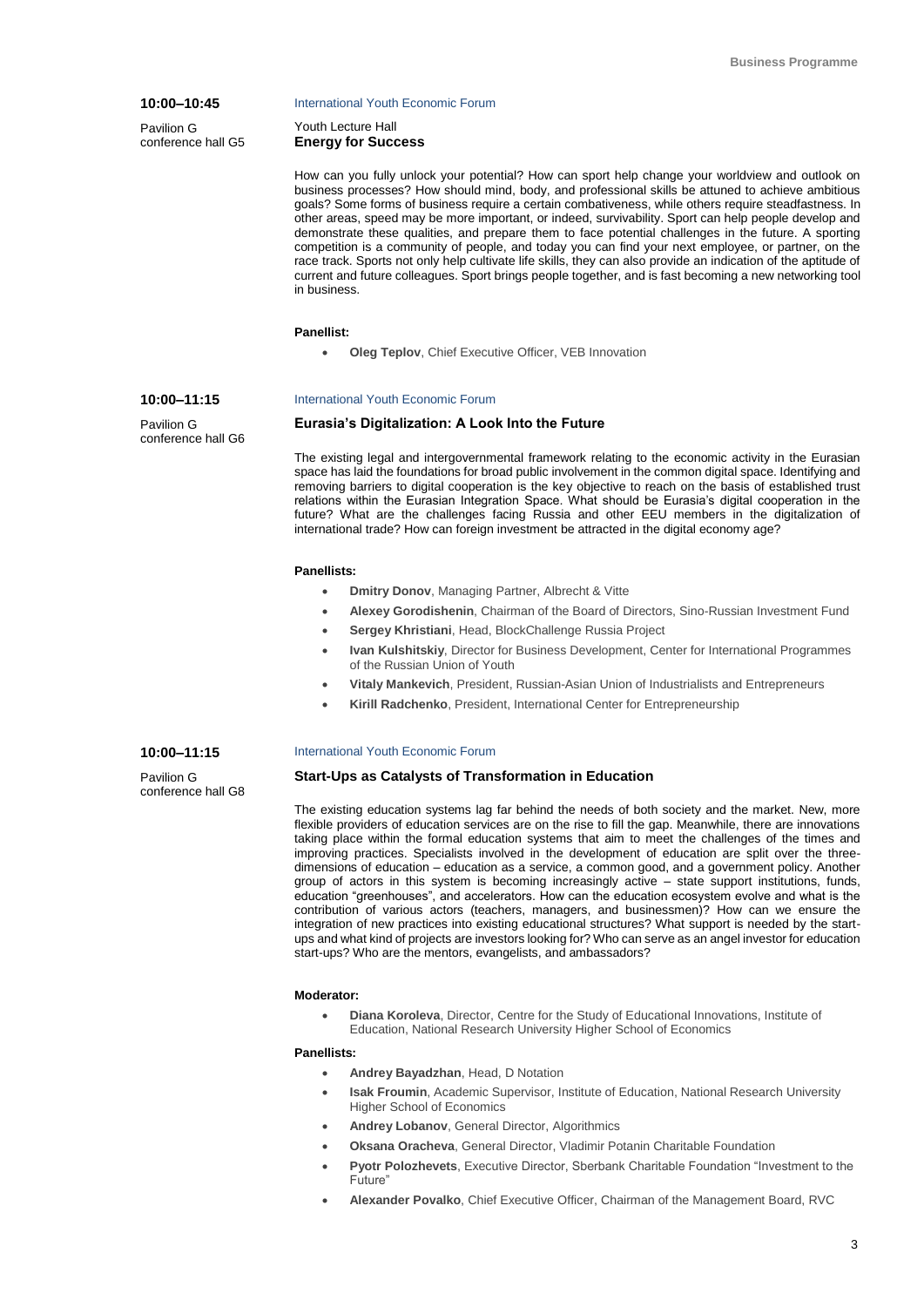## **Front row participant:**

**Georgy Solovyov**, General Director, Co-Founder, Skyeng

## **10:00–11:15**

Pavilion G conference hall G9

## International Youth Economic Forum

## **Flying to Russia: Tourism Industry Development to Boost Welfare**

The appeal of Russia and its regions as a tourist and business travel destination has been growing by the year, and recently held global events have opened up Russia for millions of people. The President of the Russian Federation has stressed the importance of the Russian regions as tourist destinations. Moreover, simplifying visa procedures based on the positive experience of the 2018 FIFA World Cup is under consideration. A new tourism development strategy is necessary to successfully grow export of tourism-related services, which requires both dismantling entry barriers for tourists and creating a unique platform in Russia. How can the existing tourist infrastructure in Russia be improved by drawing on global best practices? What unique events and megaprojects can attract tourists to the country on a regular basis? How could entry be facilitated, including simplifying visa procedures? How could Russia and its regions become a more competitive player in the tourism market?

#### **Moderators:**

- **Yelena Krivenkova**, Chair of the Tourism Committee, Delovaya Rossiya (Business Russia)
- **Stanislav Surovtsev**, Head of Youth Policy Department, Moscow State Institute of International Relations (MGIMO University)

## **Panellists:**

- **Nikolay Andreev**, Adviser to the Chief Executive Officer, Chairman of the Board, Sberbank; General Director, Sberbank-Ast
- **Zarina Doguzova**, Head, Russian Federal Agency for Tourism
- **Alexey Matushkin**, Regional Director for Partner Services in Eastern Europe, Baltic States and Georgia, Booking.com BV
- **Aleksandr Ogandzhanyan**, President, TWIGA Communication Group
- **Aleksandr Prokopyev**, Deputy of the State Duma of the Federal Assembly of the Russian Federation, Member of the Committee on Physical Culture, Sport, Tourism and Youth Affairs

#### **12:00–14:00** International Youth Economic Forum

Congress Centre conference hall D1

Pavilion G conference hall G2

## **Awards Ceremony for the Winners of the 16th 'My Country – My Russia' National Contest**

The 'My Country – My Russia' contest was first held in 2003. In 2019, it was included in the 'Russia, Land of Opportunity' platform, set up upon the initiative of Russian President Vladimir Putin. The competition is known throughout the country. Over the past 16 years, it has involved more than 90,000 people with projects aimed at developing Russia's regions and local communities. This is a truly effective, positive and open civic initiative aimed at creating conditions for formation of civic identity among the younger generation and taking up active and responsible roles in addressing local problems of socioeconomic development faced by various territories (Russian cities and villages) and strengthening Russia's state unity and integrity. In November 2016, the Alumni Association of the 'My Country – My Russia' Contest was established. The project is being developed at the conjunction of three main components: youth policy, education, and civic participation in the socioeconomic development of the Russian regions.

#### **12:00–13:15** International Youth Economic Forum

## **Skills of the Future: What to Learn and How to Teach**

The future content and process of learning will be substantially different over the medium term. To grow talent of the future, we will have to revise our understanding of human development and the educational system. How should a person be taught today in order to be successful in 2050? What skills need to be developed in an era of uncertainty and chaos? How can a young professional engage in full-fledged lifelong learning and develop the skills of the future after graduation? What should the university of the future that prepares people for real life look like?

## **Moderator:**

 **Alexander Bayzarov**, Head of Innovations, Graduate School of Management Saint-Petersburg State University

- **Andrey Alyasov**, Founder, Chief Executive Officer, Changellenge
- **Ilya Kitanin**, Head of the Preaccelerator, Internet Initiatives Development Fund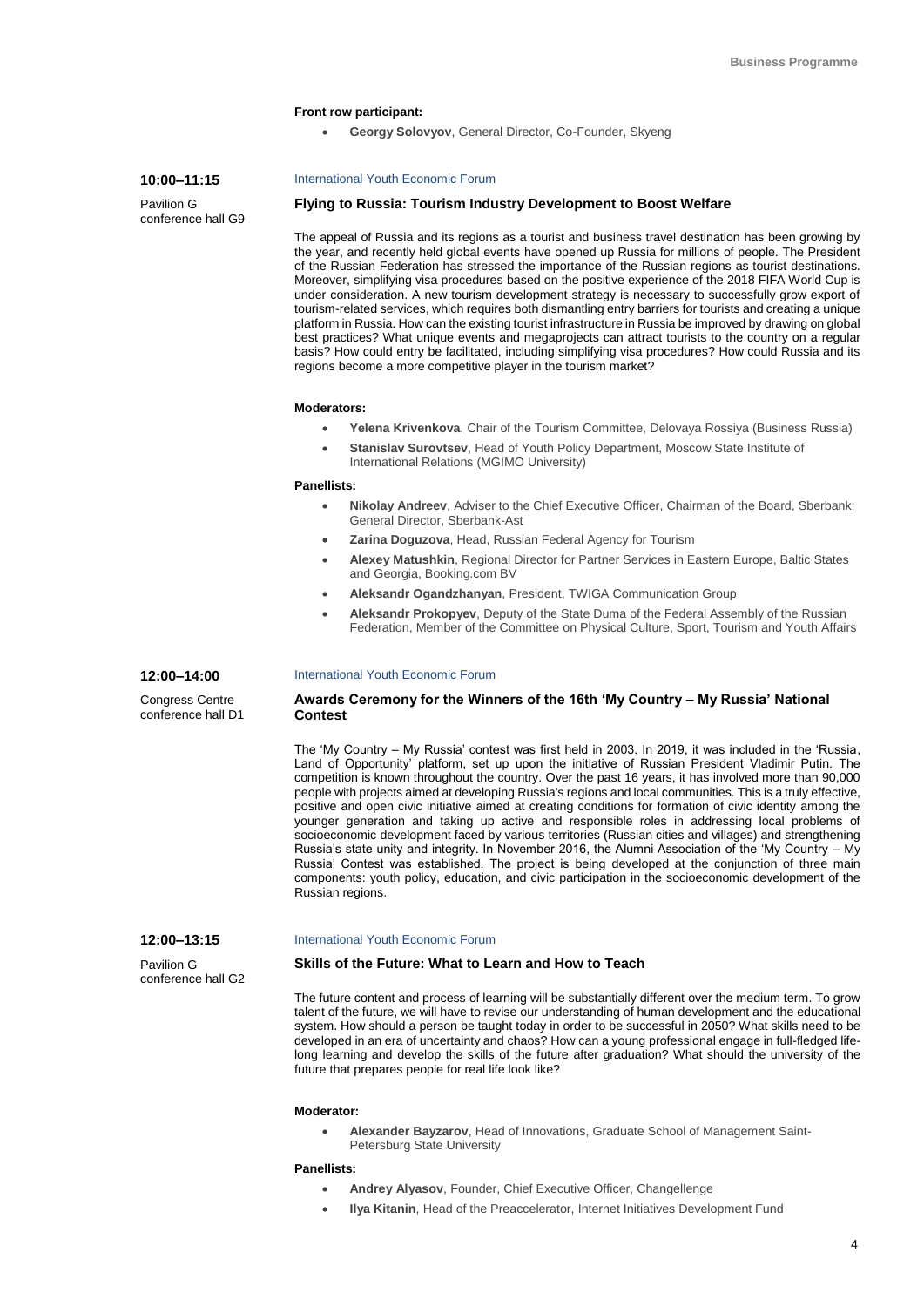- **Denis Konanchuk**, Associate Dean for Academic Affairs, Moscow School of Management **SKOLKOVO**
- **Andrey Lobanov**, General Director, Algorithmics
- **Darya Maslovskaya**, Director for Human Resources, Royal Canin, Russia and the Republic of Belarus
- **Pavel Rubakhin**, Head of B2C Product CEE, CIS and Russia, KFC
- **Irina Shubina**, Head of Employer Brand Development, VK

## International Youth Economic Forum

**Role Played by Young Scientists in Implementing International Scientific and Technological Projects**

A globalized economy requires global cooperation: there is no purely country-specific challenge or national science, and international teams are capable of producing much more effective solutions and approaches to scientific problems. How can communities of young scientists from different countries address global challenges and what role can they play in shaping the sustainable development agenda?

## **Moderator:**

 **Andrey Egorov**, Vice Chairman, Coordination Council for Youth Affairs in the Sphere of Science and Education under the Presidential Council for Science and Education

## **Panellists:**

- **Andrey Baykov**, Vice Rector for Master and International Programs, MGIMO University
- **Lucian Brujan**, Senior Officer, International Relations Department, German National Academy of Sciences Leopoldina
- **Wang Chenxing**, Research Fellow, Russia-Eurasia Research Institute, Chinese Academy of Social Sciences
- **Battogtokh Dorjgotov**, President, Mongolian Young Scientist's Association
- **Alexander Kononov**, Deputy Director for Research, Institute of the Earth's Crust of the Siberian Branch of the Russian Academy of Sciences
- **Nikita Marchenkov**, Chairman of the Youth Coordinating Board on Science and Education, Presidential Council for Science and Education
- **Gevorg Vardanyan**, Director, National Center of Innovation and Entrepreneurship; Chairman, Interstate Coordinating Council for Scientific and Technical Information (ICSTI)

## **Front row participants:**

- **Andrey Kotelnikov**, Chairman of the Board of Young Scientists, Russian Academy of **Sciences**
- **Mikhail Kotyukov**, Minister of Science and Higher Education of the Russian Federation

## **12:00–13:15**

**12:00–13:15** Pavilion G conference hall G3

Pavilion G conference hall G4

## International Youth Economic Forum

## **Personal Experience: From Start-ups to IT Market Leaders**

Information technologies increasingly define today's social and economic development. Far from being restrained, the spread of IT is welcomed in all sectors of the economy. The demand for IT specialists has not declined for several years and the number of technological start-ups is growing as well. Yet not so many beginners manage to 'take off', demonstrate efficiency and gain a foothold in the market, with the survival rate of new projects not exceeding 10 per cent. Often the reason is that the founder does not have an impartial view of the IT market, including its rules, problems, and understanding the specifics of doing business. By focusing on online media, motivational forums and impressive success stories, the vision for one's own IT project can get distorted. One can learn, understand and fall in love with one's start-up only by overcoming difficulties, tripping over and rising, making mistakes and setting clear goals. What path do IT companies have to take before they become truly successful? What problems can one typically face at different stages of business development? What kind of life hacks, advice and recommendations can be addressed to those who are just entering the IT market with their start-ups?

#### **Moderator:**

 **Andrey Shubin**, Executive Director, All-Russian Non-Governmental Organization of Small and Medium-Sized Businesses OPORA RUSSIA

- **Iliva Dimitrov**, Executive Director, Association of Electronic Trading Platforms (AETP)
- **German Gavrilov**, Co-Founder, Roistat
- **Tamara Merebashvili**, Chief Executive Officer, Inter RAO Information Technologies
- **Nikolai Sudarikov**, Project Manager, SmartLine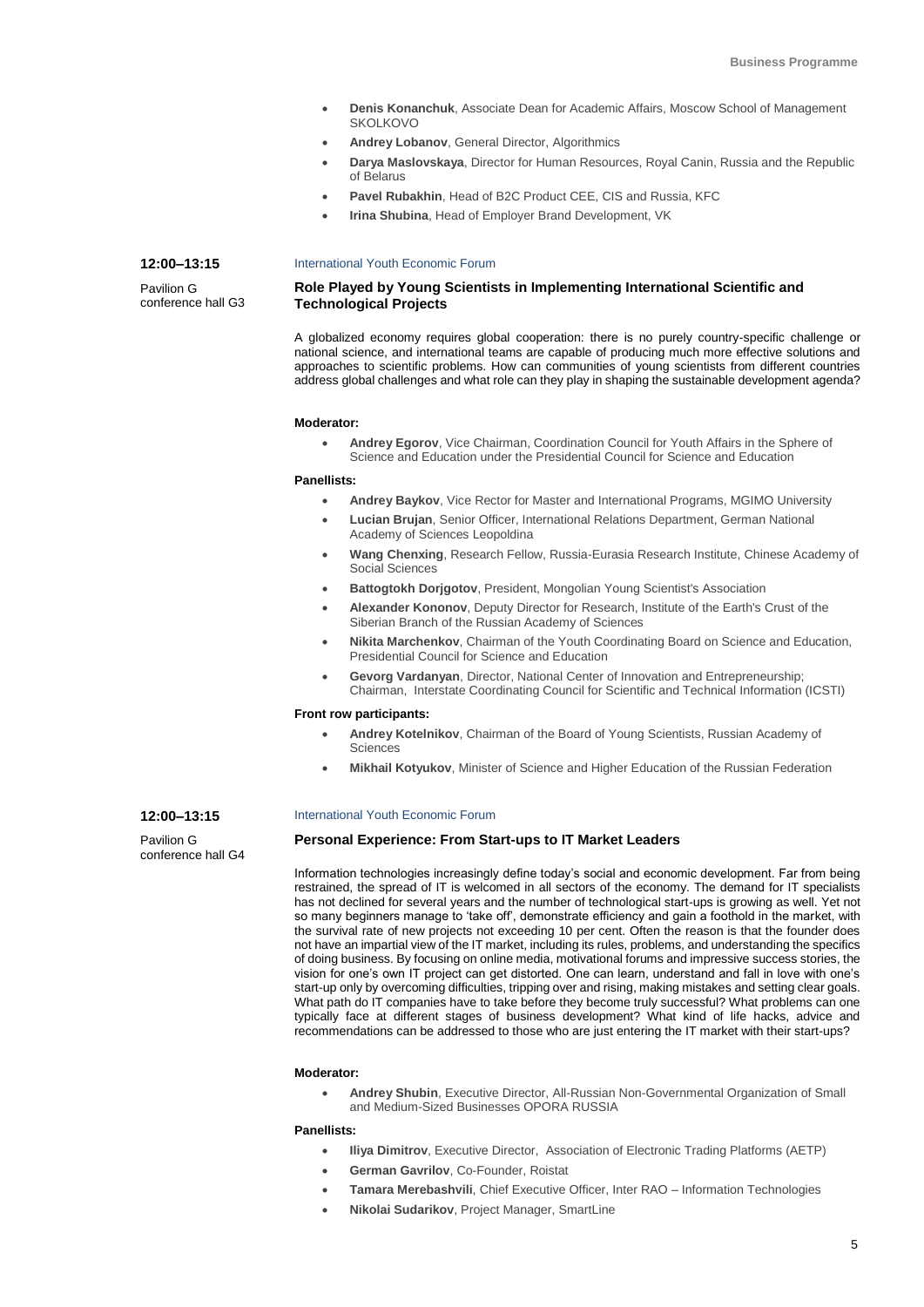- **Elena Volotovskaya**, Head, Softline Venture Partners
- **Aleksey Zharkov**, Founder, Business Family

## **12:00–12:45**

Pavilion G conference hall G5

## International Youth Economic Forum

#### Youth Lecture Hall **Next-Generation Business Models: Crowd Platforms**

Digital transformation provides an increasingly competitive business environment, and companies are developing new products based on data and devising more efficient ways to communicate with the customers. Development of digital platforms, such as social networks hosting small and medium-sized businesses, pose a certain threat to companies pursing a classic business model. Will social networks become the main platform for business creation and for whom? What business opportunities will appear in the near future? Can social media compete with various marketplaces and online stores? Can social network-based payment systems, such as VK Pay, pose an alternative to bank cards?

#### **Moderator:**

 **Margarita Gladkova**, Academic Director, Business Analytics and Big Data Programme, Graduate School of Management, St. Petersburg University

#### **Panellist:**

**Aleksey Khakhunov**, Co-Founder, Dbrain

International Youth Economic Forum

#### **12:00–13:15**

Pavilion G conference hall G8

## **Up and Up: Preparing Leaders That Don't Just Change the World, But Make It Better**

Currently, one of the key goals of socioeconomic development is fostering human capital capable of making effective and targeted economic and technological breakthroughs. In today's unstable environment, which shifts rapidly between development trends, there is demand for all levels of specialists with diverse competencies, capable of applying their skills under new conditions and in unanticipated situations. At the same time, a separate challenge is developing human capital in such a way that people not only have the mental skills and training to solve professional problems, but are also capable of taking responsibility for global development – of anticipating challenges, evaluating risks, and making decisions focused not on local achievements, but on long-term effects, taking humanitarian aspects into account. What is a 'social elevator'? How effective are 'social elevator' models in Russia and abroad? How is Russia becoming a 'land of opportunity'? What is global responsibility and how can it be included in management models? Thought leaders from the cradle: when should we start preparing tomorrow's professionals?

## **Moderator:**

**Anatoly Torkunov**, Rector, MGIMO University

## **Panellists:**

- **Yulia Ablets**, Chairperson, Committee on Youth Policy and Cooperation with NGOs of the Government of Saint Petersburg
- **Alexander Bugaev**, Head, Federal Agency for Youth Affairs (Rosmolodezh)
- **Anton Serikov**, Head of Direction for Partner Relationships, "Russia, a Land of Opportunity"
- **Robert Urazov**, Chief Executive Officer, Agency for the Development of Professional Communities and Skilled Workers (WorldSkills Russia)

## **13:00–13:45**

Pavilion G conference hall G5 International Youth Economic Forum

#### Youth Lecture Hall

## **Exponential Organizations: Hype or Today's Business Reality?**

There are examples of startups that have demonstrated explosive growth, becoming world-class companies in just a few years. At the same time, the organizational structures of most companies remain linear. The time has come to scale up the organizational strategy, processes, culture and people. Are manufacturing companies able to replicate the success of global IT giants? What are the skills of the managers of the future?

## **Moderator:**

 **Andrey Zyatchin**, Executive MBA Programme Director, Graduate School of Management of St. Petersburg University

### **Panellist:**

**Alexander Kolobov**, Director for Business System Development, Severgroup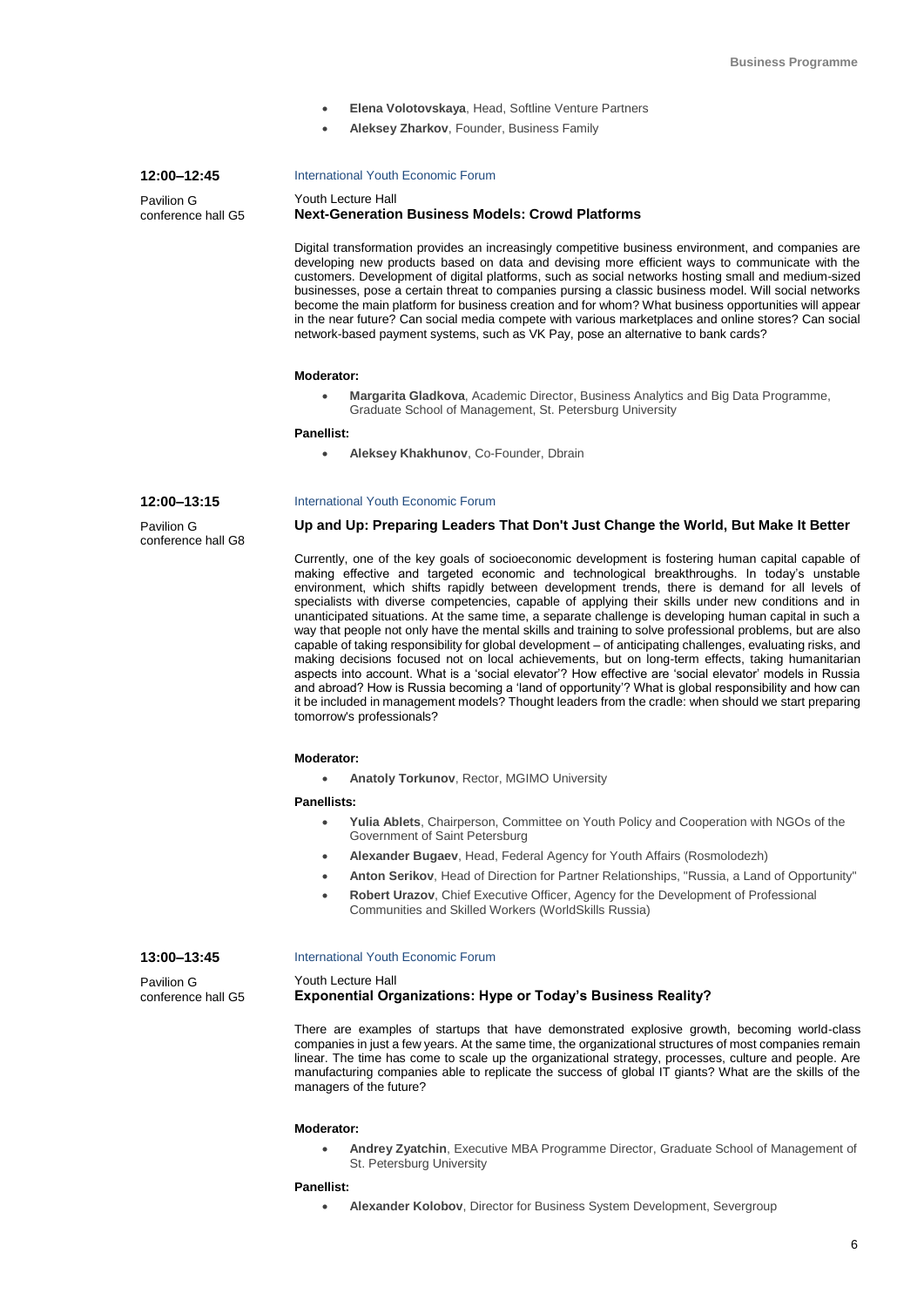## **13:45–15:00**

**14:00–14:45** Pavilion G conference hall G5

Pavilion G conference hall G9

#### International Youth Economic Forum

Plenary Session

## **The Challenges and Prospects of Youth Entrepreneurship**

Youth entrepreneurship draws a lot of attention today. Employment of middle and more senior youth in sectors affecting human capital development is decreasing. The young generation is seeking to develop new competencies and is able to adapt quickly to the changing environment. What are the best practices for boosting youth entrepreneurship worldwide? What should be the youth economic agenda? What work needs to be done with young people to boost their economic activity? What are the challenges particular to involving young people in small and medium-sized business?

## **Panellists:**

- **Milena Arslanova**, Director, Investment Policy and Entrepreneurship Development Department, Ministry of Economic Development of the Russian Federation
- **Alexander Bugaev**, Head, Federal Agency for Youth Affairs (Rosmolodezh)
- **Vladislav Davankov**, Deputy Chief Executive Officer, Russia the Land of Opportunities
- **Afshan Khan**, Regional Director for Europe and Central Asia, United Nations Children's Fund (UNICEF)
- **Andrey Sharov**, Vice-President, Head of GR Directorate, Sberbank
- **Boris Titov**, Presidential Commissioner of the Russian Federation for the Protection of Entrepreneurs' Rights

## **Front row participants:**

- **Sergey Brykov**, Director, Business Broke
- **Sayan Galsandorzhiyev**, Founder, Generation of Leaders International Business School for Children
- **Pavel Lenets**, Director, Sapphire
- **Muslim Muslimov**, Founder, Klinika No. 1 Medical Centre Network
- **Maxim Nikitinsky**, Founder, Delo Business Cluster

## International Youth Economic Forum

## Youth Lecture Hall **Business Education Today: Why does the New Generation Need an MBA?**

Why is it that successful people continue to study? Whereas a degree and work experience used to be sufficient to build a successful career, today's market has brought with it higher requirements. More and more often, leaders at the helm of various companies and projects are coming to realize the necessity of not only developing their hard skills, but soft skills, too. Indeed, it is soft skills which are become ever more crucial. In an era of slowing business growth, a new type of leader is needed, one who can manage change, identify radically new opportunities, and direct horizontal organizations. This is where business education and an MBA programme comes in.

## **Moderator:**

 **Denis Konanchuk**, Associate Dean for Academic Affairs, Moscow School of Management SKOLKOVO

#### **15:00–15:45** Pavilion G conference hall G5 International Youth Economic Forum Youth Lecture Hall **From Things for the Soul to Business With Soul: How to Develop Social Entrepreneurship in Russia**

Social entrepreneurship as means to mitigate and resolve social problems by implementing sustainable business models has great potential in Russia. There is a growing number of self-motivated, entrepreneurial and socially aware people who want to change the status quo and are ready for entrepreneurship "with a purpose". Are social entrepreneurs dreamers or realists? Is it possible to build a sustainable business and simultaneously address problems of society? What opportunities should not be missed and what mistakes should be avoided in social entrepreneurship?

## **Panellist:**

**Anatoliy Movshovich**, Head, The World to the Touch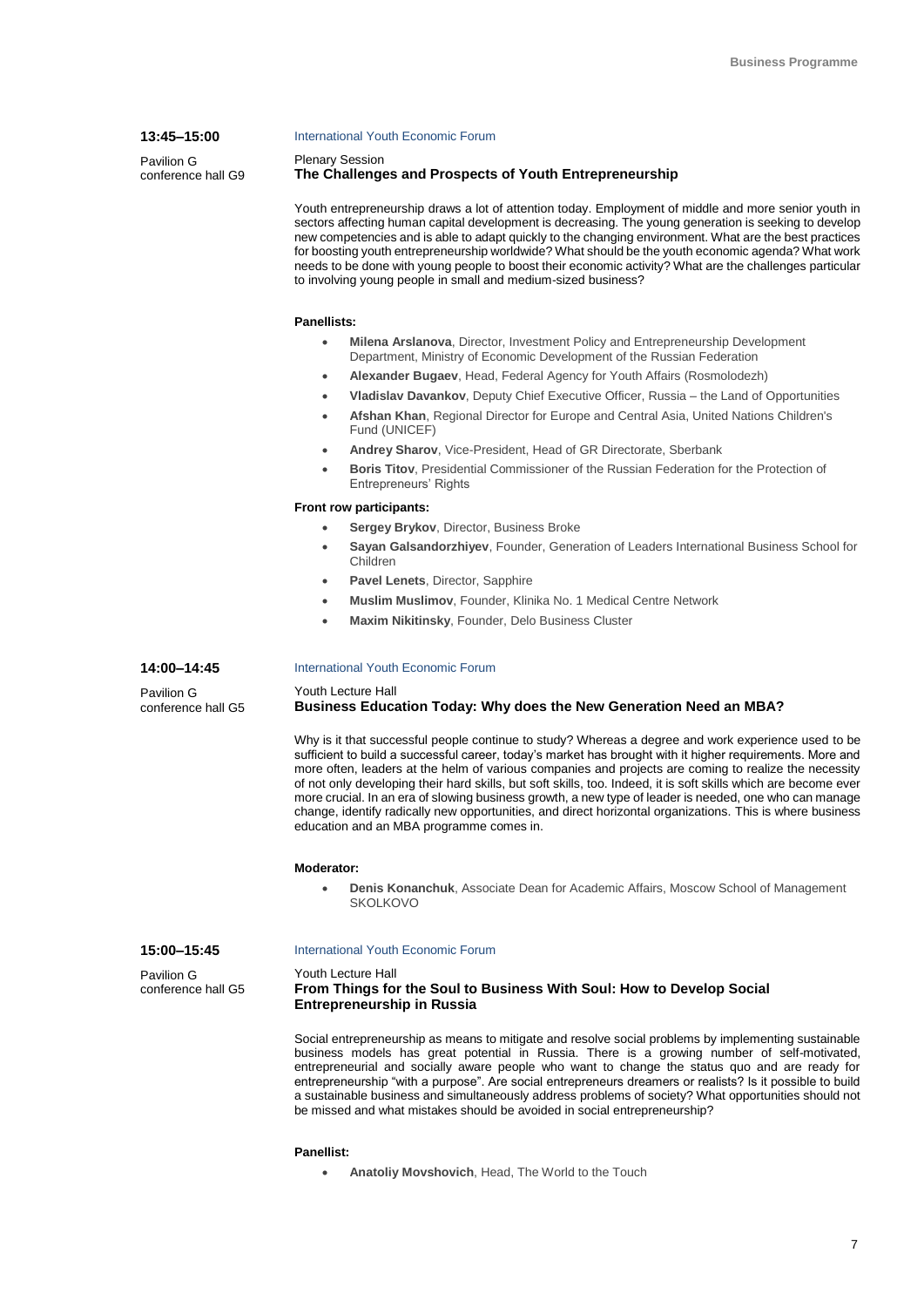## **15:30–18:45**

**15:30–16:45** Pavilion G conference hall G3

Pavilion G conference hall G2

#### International Youth Economic Forum

## **Invest session**

The invest session platform will provide young entrepreneurs with an opportunity to present their projects to an expert council and potential investors and also get feedback from people who invest directly in start-ups. Events of this format help start-up entrepreneurs from the IT sector find the means to develop their business. Work format:

– correspondence preparation of participants' projects for presentation to an expert council and investors;

– pitch sessions.

#### **Moderator:**

 **Sayan Galsandorzhiyev**, Founder, Generation of Leaders International Business School for Children

#### **Panellists:**

- **Alexey Basov**, Deputy General Director Investment Director, RVC
- **Vasily Belov**, General Director, Skolkovo Ventures
- **Evgeny Borisov**, Development Director, Internet Initiatives Development Fund (IIDF)
- **Alexander Galitsky**, Co-Founder, Managing Partner, Almaz Capital
- **Alexander Machkevitch**, Chairman of the Board of Directors, Eurasian Resources Group S.a.r.l. (ERG)
- **Alexey Milevsky**, Investment Director, Director of Mergers and Acquisitions, Mail.Ru Group
- **Oleg Teplov**, Chief Executive Officer, VEB Innovation

#### International Youth Economic Forum

## **Open Dialogue 'Technological Entrepreneurship – A Trend for Young People's Self-Fulfilment. The Price of Leadership and Responsibility'**

This year Russia has been experiencing a start-up boom as the number of early-stage business projects is growing rapidly, entrepreneurs are becoming idols and benchmarks for hundreds of thousands of young people across Russia and globally, and the scope and volume of venture capital investments is increasing. Globalization as well as access to information and technologies allows us to generate and implement a wide variety of innovative ideas. This helps to improve people's quality of life, but owning a business entails certain obligations that not all young entrepreneurs can meet. Assessing the risks, responsibility for a business team and customers, the impact of business decisions on regional economy, and social responsibility and many other aspects that should be taken into account are among the issues that will be addressed during the session. The panellists will also have an opportunity to discuss the best ways of coping with business responsibility and where to look for support in the initial stages.

## **Moderator:**

**Maxim Dreval**, Founder, L2P Limited

## **Panellists:**

- **Artyom Androsov**, Member of the Supreme Council of the Party, United Russia Political Party
- **Lars Buch**, Co-Founder, International Accelerator Network, Startupbootcamp (Digital Health Berlin)
- **Su Jing**, Director of the Shanghai Office, Peter the Great St. Petersburg Polytechnic University; Deputy Director, Business Incubator PuE
- **Konstantin Markelov**, Vice President, Director of Business Technologies, Tinkoff Bank
- **Alexander Yankovsky**, Director, Business Incubator, Plekhanov Russian University of **Economics**
- **Vladislav Zdorenko**, Development Director, PhysTech.Start Accelerator, Moscow Institute of Physics and Technology
- **Anatoly Zorin**, Director, Russian Youth Business Assistance Center

## **15:30–16:45**

Pavilion G conference hall G4

#### International Youth Economic Forum

## **False Claims in the World of Technologies**

Modern technologies make it possible to communicate with the customer more efficiently and faster, and digital promotion is becoming a strategic tool for most businesses. How can digital marketing be used in the banking sector? What are the most promising channels and tools? How can the target audience be engaged and retained?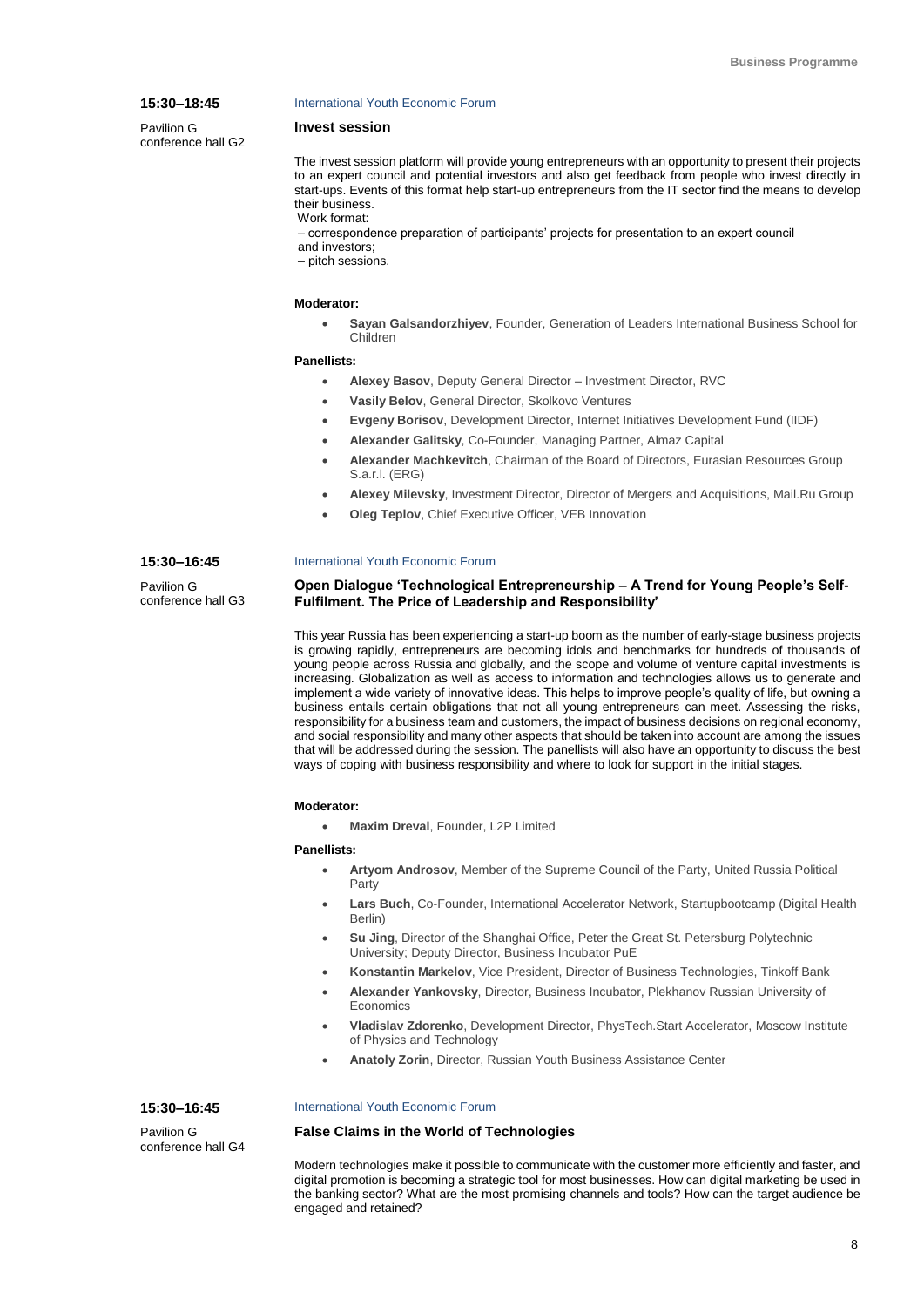## **Moderator:**

 **Ruslan Karmanov**, Information Technology Specialist; Head, Advanced Training Educational Center

#### **Panellists:**

- **Nikolay Dolgov**, Director for Development of Professionals 4.0 Platform, Gazprom
- **Boris Lapidus**, Professor, Chairman, Scientific and Technical Council, Russian Railways; Chairman, International Railway Research Board (IRRB)
- **Larisa Lapidus**, Professor, Ph.D. in Economics; Director, Social and Economic Innovations Center (SEIC), Faculty of Economics, Lomonosov Moscow State University
- **Sergey Salkutsan**, Acting Director, Deputy Director for Innovations and Entrepreneurship, Institute of Advanced Manufacturing Technologies

## International Youth Economic Forum

**The Effects of Volunteerism and CSR Programmes on the Effectiveness of Companies and Employees**

Practice has shown that the most effective large companies do business guided by the principles of corporate governance and corporate social responsibility (CSR). The corporate governance system is vital to ensuring that enterprises and organizations are attractive to investors and are capable of adapting to global shifts on macro and micro levels. CSR principles facilitate building long-term loyal relationships with clients, employees, and other social stakeholders. In the long run, they affect the competitiveness of business in both domestic and international markets. Systematic CSR programmes directly influence company's economic indicators and transform regional social landscapes. Corporate volunteerism programmes make up an important part of CSR. For companies, they serve as an irreplaceable tool for advancing corporate values, increasing employee cohesion, and strengthening horizontal ties. It is a way to retain valuable employees and is an effective non-financial motivation method. Corporate volunteerism helps build strong relationships with government agencies, third sector institutions, local communities, and media organizations. Despite many large media organizations' scepticism towards corporate volunteerism, the social trust in the phenomenon grows. An increasing number of traditional and new media organizations are starting to pay attention to social responsibility in business. However, not all employees see external coverage of their work as something positive. How are CSR programmes affecting companies' economic indicators and transforming lives in the regions? How can volunteerism programmes help shape HR strategies? Is it always necessary to share information about volunteer projects with an external audience to maintain a positive social image?

## **Moderator:**

**Vadim Kovalev**, First Deputy Executive Director, Russian Managers Association

**Panellists:**

- **Irina Arkhipova**, Public Affairs and Communications Director, Coca-Cola HBC Russia
- **Svetlana Ivchenko**, Head of the Social Policy Department, MMC Norilsk Nickel
- **Stanislav Kasparov**, Director of Business Support in Regions of Operation, SIBUR
- **Artem Metelev**, Chairman of the Council, Association of Volunteer Centers; Member of the Public Chamber of the Russian Federation
- **Gor Nahapetyan**, Serial Entrepreneur and Philanthropist; Co-Founder, Profilum, CrashPro future Careers School, The Friends Foundation
- **Ksenia Razuvaeva**, Director, "Russian Center for Civil and Patriotic Education of Children and Youth" (Rospatriototsentr)
- **Matthias Schepp**, Chairman, Russian-German Chamber of Commerce
- **Rustam Zakiev**, Head, Communication and Social Projects Department, RUSAL; Chairman, National Council for Corporate Volunteering

**15:30–16:45**

**15:30–16:45** Pavilion G conference hall G6

Passage VEB.RF Stand

#### International Youth Economic Forum

## **Horizon 2100. How do Young People Envisage the Future?**

Young people – the most important strategic resource for development in the twenty-first century – are rapidly changing the face of the modern world: they are developing and implementing social and economic innovations, while making scientific discoveries and technological breakthroughs. It is young people who will replace the older generation and create the roadmaps for development scenarios for the country, civilization and the planet as we move into the future. And in many respects the successful implementation of these development scenarios depends on how members of the younger generation envisage the future – with optimism or pessimism – and on how long and to what extent they can hold onto this vision.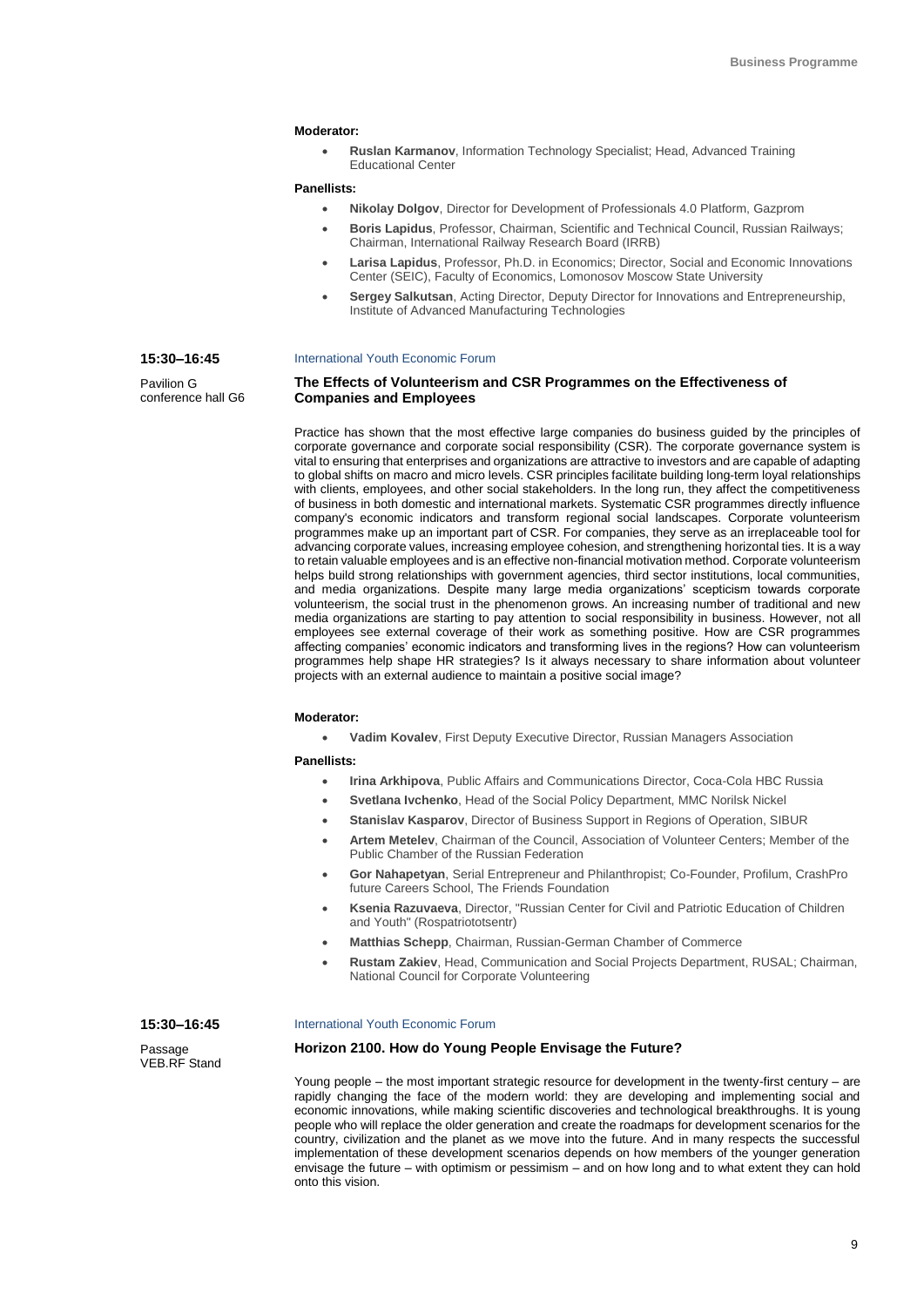## International Youth Economic Forum

Youth Lecture Hall

## **Pharmaceutical Innovations and Healthcare: What Changes Are in Store?**

The search for drivers of innovative development: what causes new and particularly outstanding drugs to be created, and what leads to the development of new markets and changes the structure of old ones? What does it mean to be competitive in the fields of pharmaceuticals and education? How may we synthesize education, business, and science?

#### **Moderator:**

 **Andrew Ivanov**, Director, Management in Healthcare professional retraining programme, Graduate School of Management, St. Petersburg University

#### **Panellist:**

**Aleksandra Glazkova**, Vice President, BIOCAD

## **17:15–18:45**

**17:00–17:45** Pavilion G conference hall G5

Pavilion G conference hall G4

## International Youth Economic Forum

## **Accelerated Development in Russia: Implementation so far and Growth Prospects**

To date, one of the key tasks of socio- economic development of Russia has been the creation of a system for acceleration of small and medium-sized businesses, including individual entrepreneurs. This includes development of infrastructure and supporting services, as well as accelerated development of SMEs in areas such as urban development, R&D, innovation, the social sphere and ecology. The main advantage of the accelerator is the possibility of 'accelerating time': with the help of expert advice, access to a broad base of contacts and a detailed programme, the entrepreneurs can develop projects much more intensively, achieving the planned results up to a year early, often within a few months. The accelerator's task is to debug business processes and scale up the business, i.e., to create the backbone for further development of the project and for attracting substantive investments. The investment market is growing across a wide range of industries, and the goals have been set to develop successful cooperation between the state and business within a framework of a national project, to identify the most successful practices and to roll them out. What is an accelerator? What types of acceleration programmes are available and what is their segmentation? How can Russia become the world's leader in acceleration methods? What are the examples of successful cooperation between business and government in acceleration of entrepreneurs? What is the international experience and what are the latest trends? How is business being fostered in the world's leading clusters? What types of acceleration in Russia already have positive results? What indicators of growth for small and medium-sized business development can be achieved together with the help of proven practices?

#### **Moderator:**

 **Victor Sedov**, Member of the Presidium of the Board, All-Russian Non-Governmental Organization of Small and Medium-Sized Businesses OPORA RUSSIA

#### **Panellists:**

- **Alexander Belov**, Executive Director, Accelerator MIPT "Fizteh.Start" (Startech.vc)
- **Lars Buch**, Co-Founder, International Accelerator Network, Startupbootcamp (Digital Health Berlin)
- **Mikhail Erman**, Director, Business Incubator National Research University of the Higher School of Economics
- **Dmitry Gordienko**, Director, Russian Representative of Accelerator Founder Institut
- **Val Jerdes**, Head in Moscow, The Yellow Door
- **Evgeniy Levkin**, Director of the Regional Programme and Territorial Projects, Center for **Entrepreneurship**
- **Ravi Patel**, Executive Director, Stanford U.S.-Russia Forum

#### **Front row participants:**

- **Elena Gavrilova**, Director, Center for Enterprise Development, Saint Petersburg National Research University of Information Technologies, Mechanics and Optics
- **Oleg Malsagov**, Advisor to the Rector for Development, Saint Petersburg National Research University of Information Technologies, Mechanics and Optics
- **Olga Shlykova**, Head of the Programme Development Department, The Foundation of Regional Social Programs Our Future